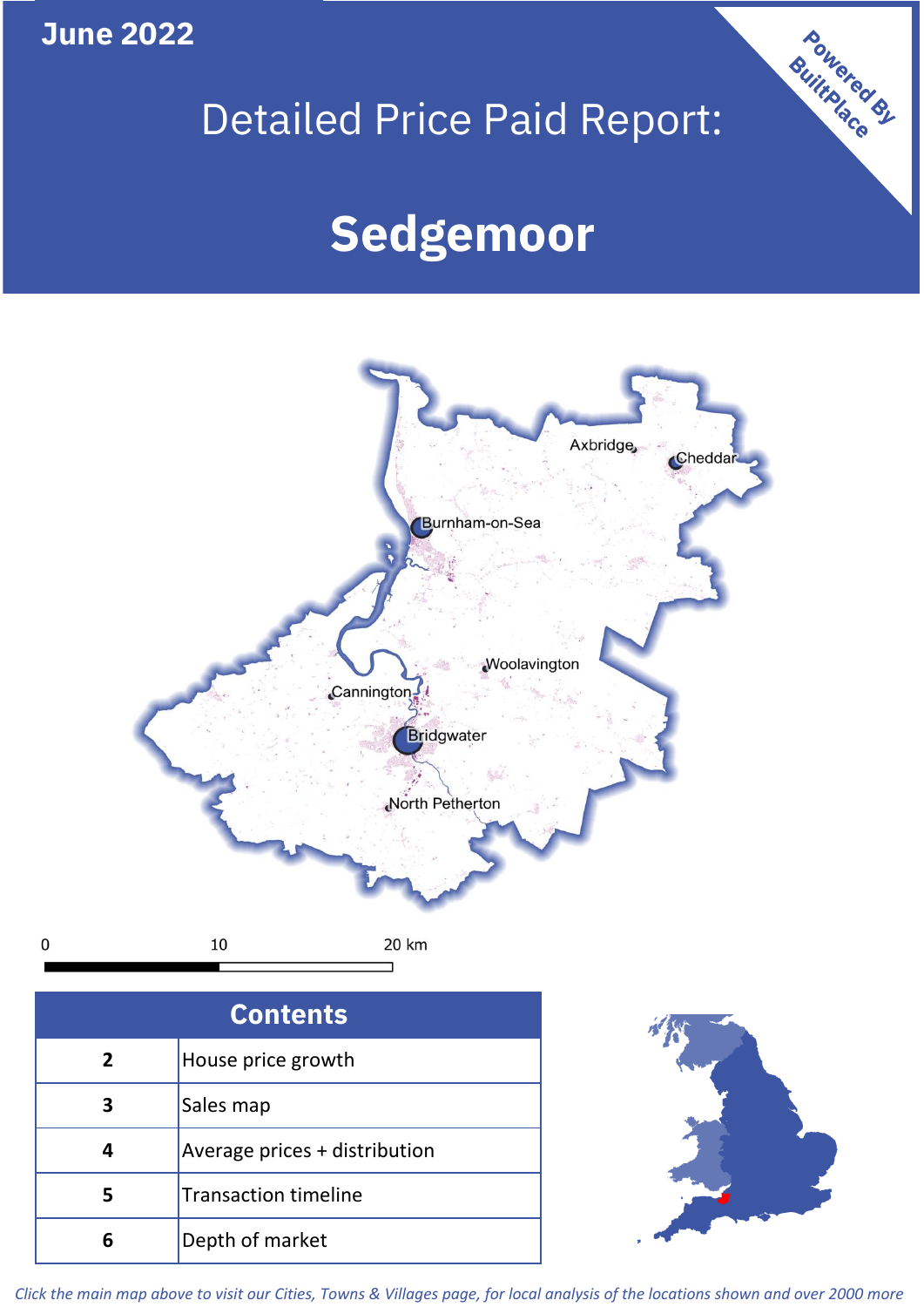## **Headline Data**

|                     | <b>Current level</b> | 3 month  | <b>Annual</b> | 5 year  | 10 year |
|---------------------|----------------------|----------|---------------|---------|---------|
| <b>House prices</b> | £283,475             | 3.2%     | 12.1%         | 34.2%   | 79.6%   |
| <b>Transactions</b> | 2,169                | $-12.0%$ | 15.2%         | $-3.9%$ | 34.0%   |

# **House Price Growth (April 2022 data)**

#### *Annual Change in House Prices*



House prices in Sedgemoor grew by 12.1% in the 12 months to April 2022 (based on 3-month smoothed data). By comparison national house prices grew by 10.7% and prices in the South West grew by 12.3% over the same period.

Sedgemoor house prices are now 43.8% above their previous peak in 2007, compared to +49.0% for the South West and +52.9% across England.



#### *Year-To-Date Change in House Prices, December to April*

Local prices have grown by 4.5% in 2022 so far, compared to growth of 4.8% over the same period last year.

#### *Source: OS OpenData; UK House Price Index (Contains HM Land Registry data © Crown copyright)*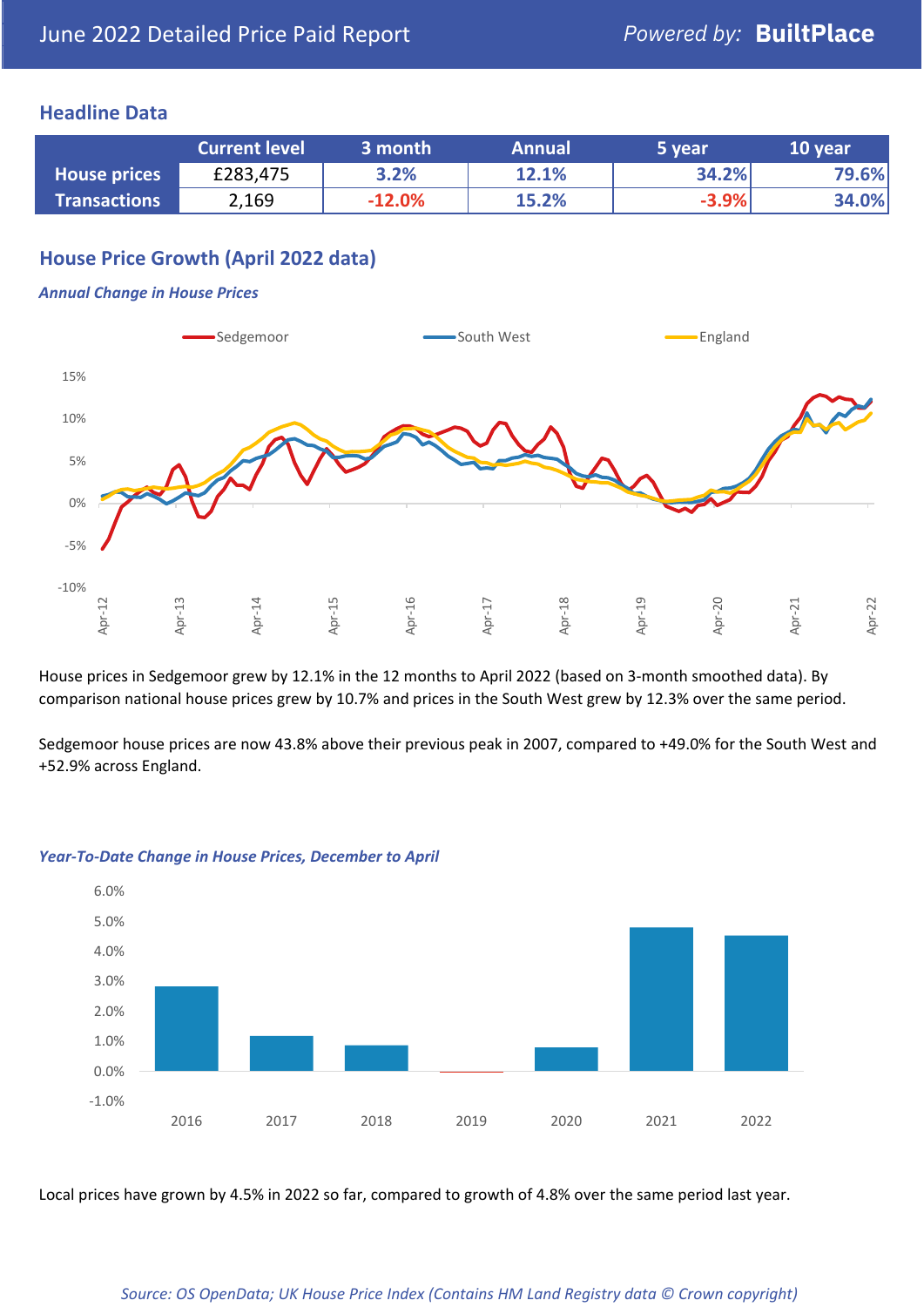# **House Price Map**

#### *12 months to April 2022*



*Each point is one postcode, coloured by the average value relative to all sales in this local authority (price bands are LA-specific quintiles).*

# **Map Key**

| Min      |
|----------|
| Up to    |
| £167,000 |
| £215,000 |
| £264,000 |
| £358,000 |
|          |

| Min      | Max      |                            |
|----------|----------|----------------------------|
| Up to    | £167,000 | 1st quintile / lowest 20%  |
| £167,000 | £215,000 | 2nd quintile               |
| £215,000 | £264,000 | 3rd quintile               |
| £264,000 | £358,000 | 4th quintile               |
| £358,000 | and over | 5th quintile / highest 20% |

# *Source: OS OpenData; UK House Price Index (Contains HM Land Registry data © Crown copyright)*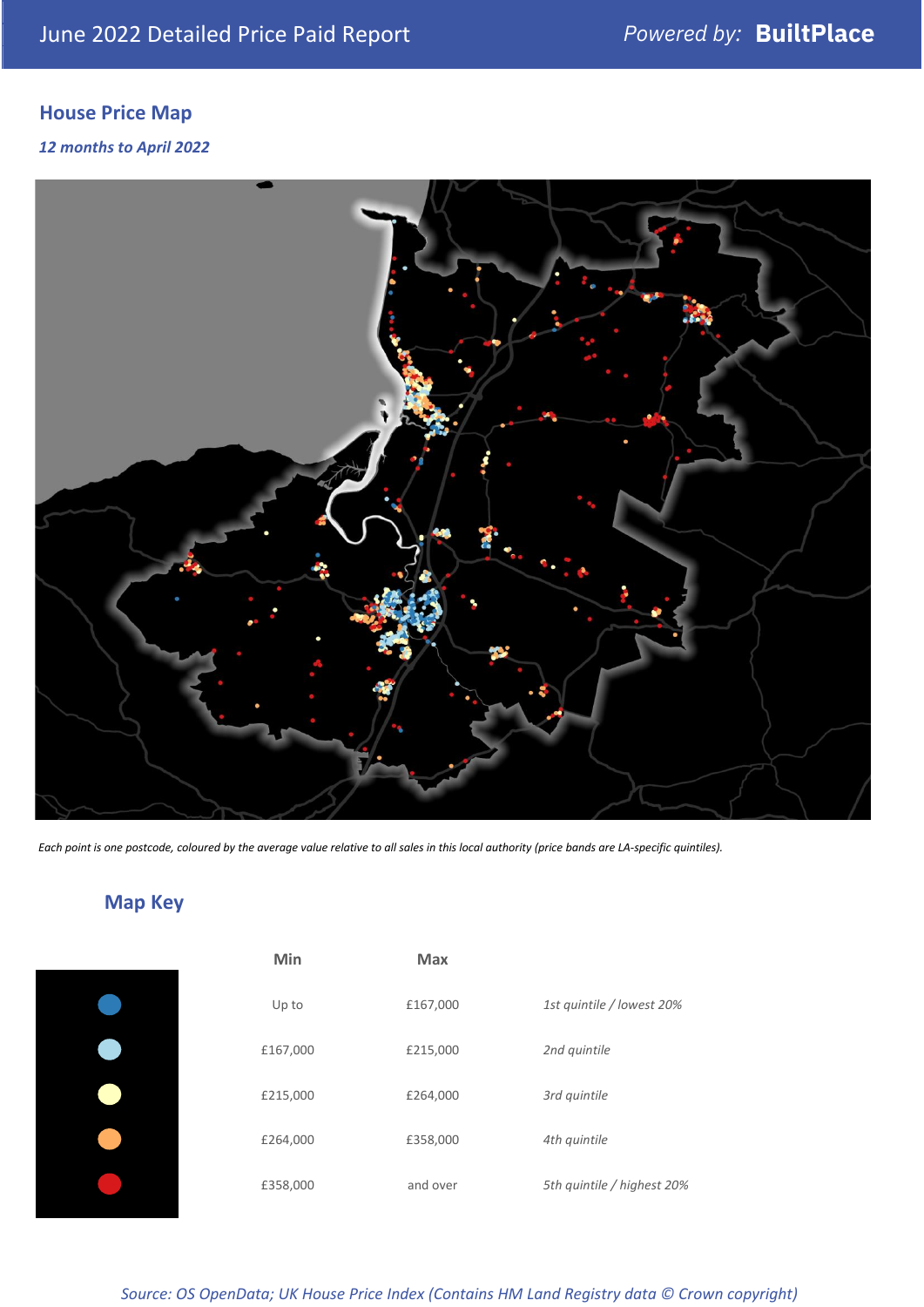# **Average House Price by Property Type**

#### *12 months to April 2022*



|                 | <b>New</b>           | <b>Second hand</b> |  |  |
|-----------------|----------------------|--------------------|--|--|
| <b>Flat</b>     | No recorded<br>sales | £125,887           |  |  |
| <b>Terraced</b> | £189,000             | £217,652           |  |  |
| Semi-detached   | £242,657             | £259,882           |  |  |
| <b>Detached</b> | £363,967             | £434,992           |  |  |

# **House Price Distribution by Year**

*All properties, by price band and calendar year (2020 = year to date)*

|                    | 1997 | 2002 | 2007 | 2012 | 2017 | 2019 | 2020 |
|--------------------|------|------|------|------|------|------|------|
| <b>Under £100k</b> | 85%  | 47%  | 6%   | 12%  | 5%   | 4%   | 5%   |
| £100-200k          | 14%  | 40%  | 58%  | 57%  | 45%  | 29%  | 33%  |
| E200-300k          | 1%   | 9%   | 23%  | 21%  | 30%  | 37%  | 34%  |
| £300-400k          | 0%   | 3%   | 7%   | 6%   | 11%  | 15%  | 13%  |
| £400-500k          | 0%   | 1%   | 4%   | 3%   | 4%   | 7%   | 8%   |
| <b>£500k-1m</b>    | 0%   | 0%   | 2%   | 1%   | 4%   | 8%   | 8%   |
| £1-2m              | 0%   | 0%   | 0%   | 0%   | 0%   | 1%   | 1%   |
| <b>Over £2m</b>    | 0%   | 0%   | 0%   | 0%   | 0%   | 0%   | 0%   |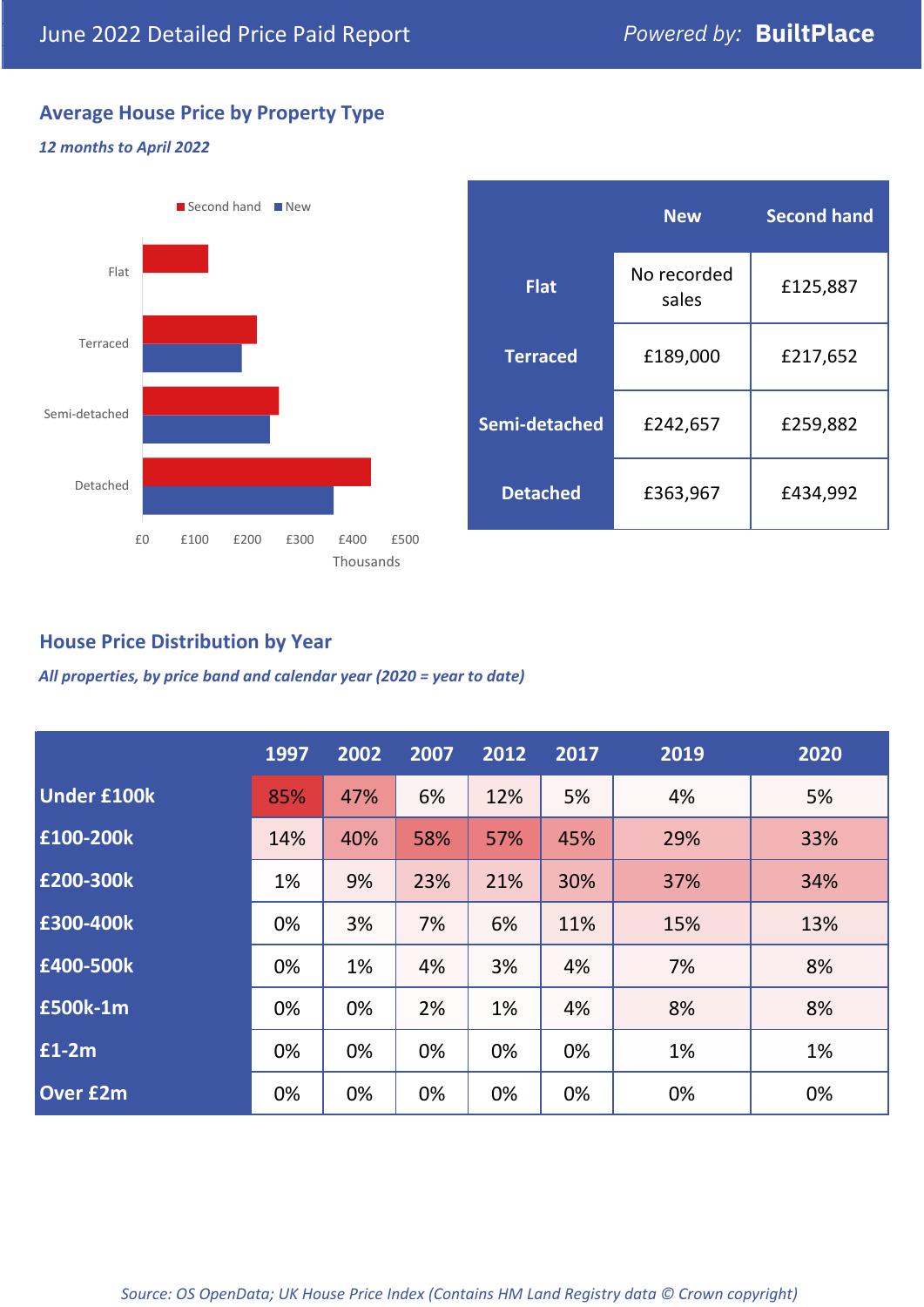# **Transactions (February 2022 data)**

*Annual Transactions, Indexed (2001-05 average = 100)*



There were 2,169 transactions in Sedgemoor during the 12 months to February 2022. This is 78% of the average from 2001-05 and suggests activity is below pre-downturn levels.

Transactions in Sedgemoor have fallen by 4.9% since 2014, compared to changes of -8.3% for South West and -7.7% for England.



#### *Cash and New Build Sales as % of Total, by Year*

*Note: The data on this page EXCLUDES transactions identified as transfers under a power of sale/repossessions, buy-to-lets (where they can be identified by a mortgage), and transfers to non-private individuals - i.e. it comprises only Land Registry 'A' data.*